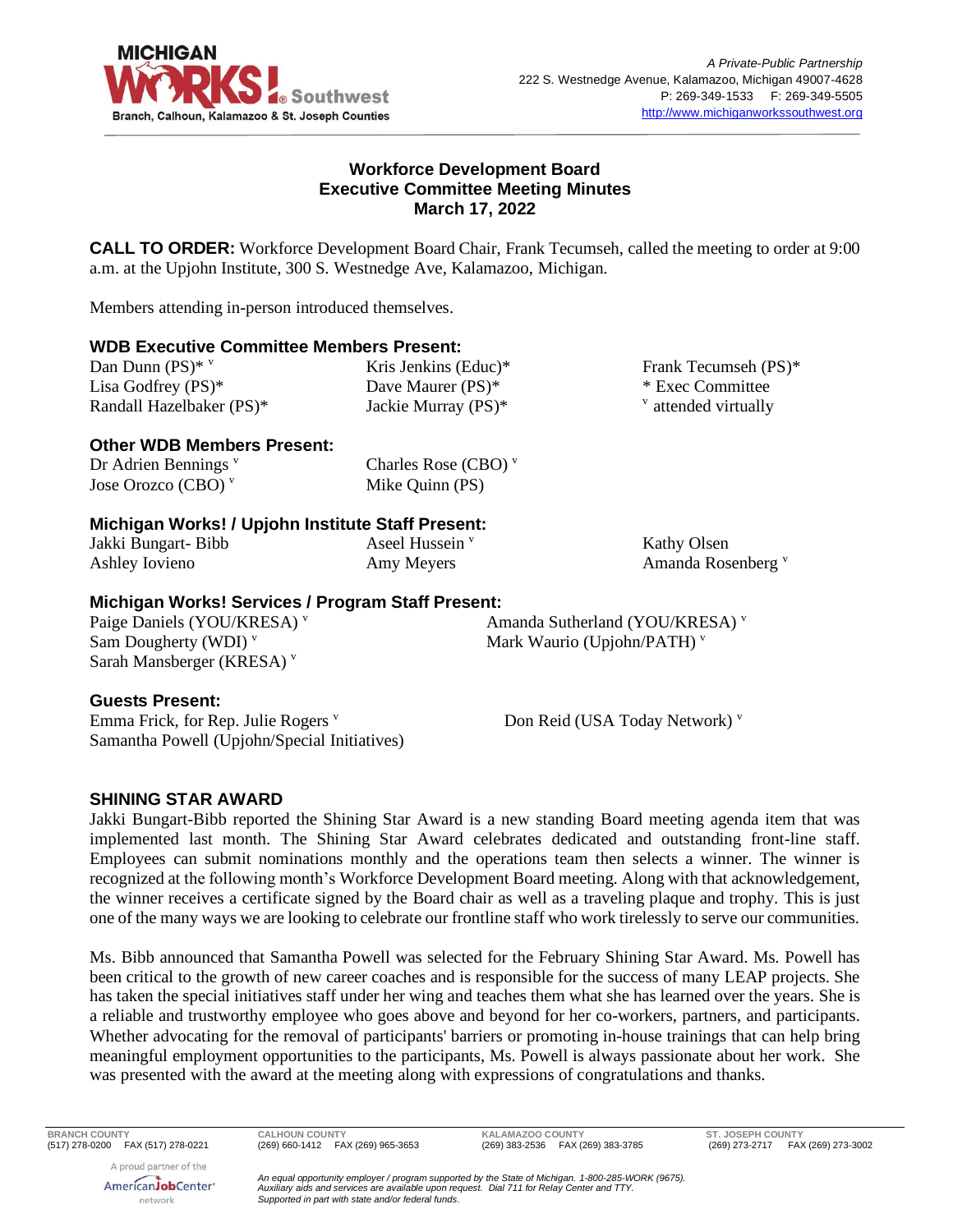## **TRANSPARENCY & INTEGRITY OF WDB DECISIONS**

Kathy Olsen asked members present if there were any items on the agenda requiring a vote for which a conflict of interest or a potential conflict of interest exists; and if so, the conflict should be declared at this time. There were none.

#### **CITIZENS TIME**

None.

#### **APPROVAL OF MINUTES** (*Exhibit A)*

**Motion made by Dave Maurer and supported by Lisa Godfrey to approve the WDB Full Board Meeting Notes of February 17, 2022; and the WDB Executive Committee meeting minutes of February 23, 2022. Motion carried.**

#### **COMMITTEE REPORTS**

*Monitoring and Evaluation Committee –* Jackie Murray reported the Monitoring Committee recently met. Two participants were interviewed, and both spoke very highly of staff. The first participant originally enrolled in the Trade program, struggled finding new employment, and eventually enrolled in school. School became difficult with online learning and multiple losses of family and friends during the COVID pandemic. The participant then enrolled in WIOA Dislocated Worker services after being contacted by staff. The second participant was laid off in early 2021, had multiple interviews but no job offers, and recently enrolled in WIOA Adult services. After researching options, the individual started the process to enroll in truck driver training and while waiting for classes to start, is studying with the program-provided book and practicing test modules. Workforce Development Institute (WDI) staff, the service provide for WIOA Adult and Dislocated Worker services, provided a presentation summarizing the information pertaining to Adult and Dislocated Worker program services. They also provided information on their connections to businesses and training providers that included a project where they worked with the IBEW to fill jobs with contractors working on the Graphic Packaging project in Kalamazoo.

MW! administrative staff completed mid-term monitoring to assess progress made towards corrective action issues identified last year. Overall, progress was made in addressing the identified corrective actions. For the annual review, sixteen files were reviewed of which the majority included documentation of barriers that aligned with entries within the OSMIS Individual Service Strategy (ISS) Action Plan. However, some files still failed to document barriers within the Action Plan that were detailed in the participant's Individual Employment Plan (IEP) and/or case notes. WDI staff acknowledged they were aware of these issues and have been addressing them with additional training. Dual enrollment with the Trade Program continues to be a focus. Data validation of the sixteen (16) files resulted in a 0% error rate. MW! admin staff also interviewed two participants, and both described staff as knowledgeable and welcoming. Mileage reimbursement and the welcoming attitude of staff were identified as the most helpful aspects of the program. Services provided continue to be a blend of virtual and in-person, based on each participant's preference & availability. Program enrollments were low due to COVID-19 and outreach and recruitment are a current focus. Most of the WIOA performance measures were well above goal for the Dislocated Worker Program. For the Adult Program, a couple of the performance measures were above goals and others were slightly below goals. *Administrative recommendations* are for the service provider to continue to develop and enhance the processes and procedures to ensure the Individual Employment Plan / Individual Service Strategy aligns with the barriers identified by, and services provided to participants; and to strengthen strategies to ensure the opening of activities is properly supported thorough documentation, such as in case notes. *Continuous improvement* includes consistency in the determination of activity usage in OSMIS; the development of procedures to ensure customer satisfaction surveys are completed appropriately; and the continued development and enhancement of strategies to support dual enrollments and the coordination of services and case management between the Dislocated Worker and Trade programs.

*--------------------------------------------------------------------------------------------------------------------------------------------------------------------------------------------------------------------------------------------*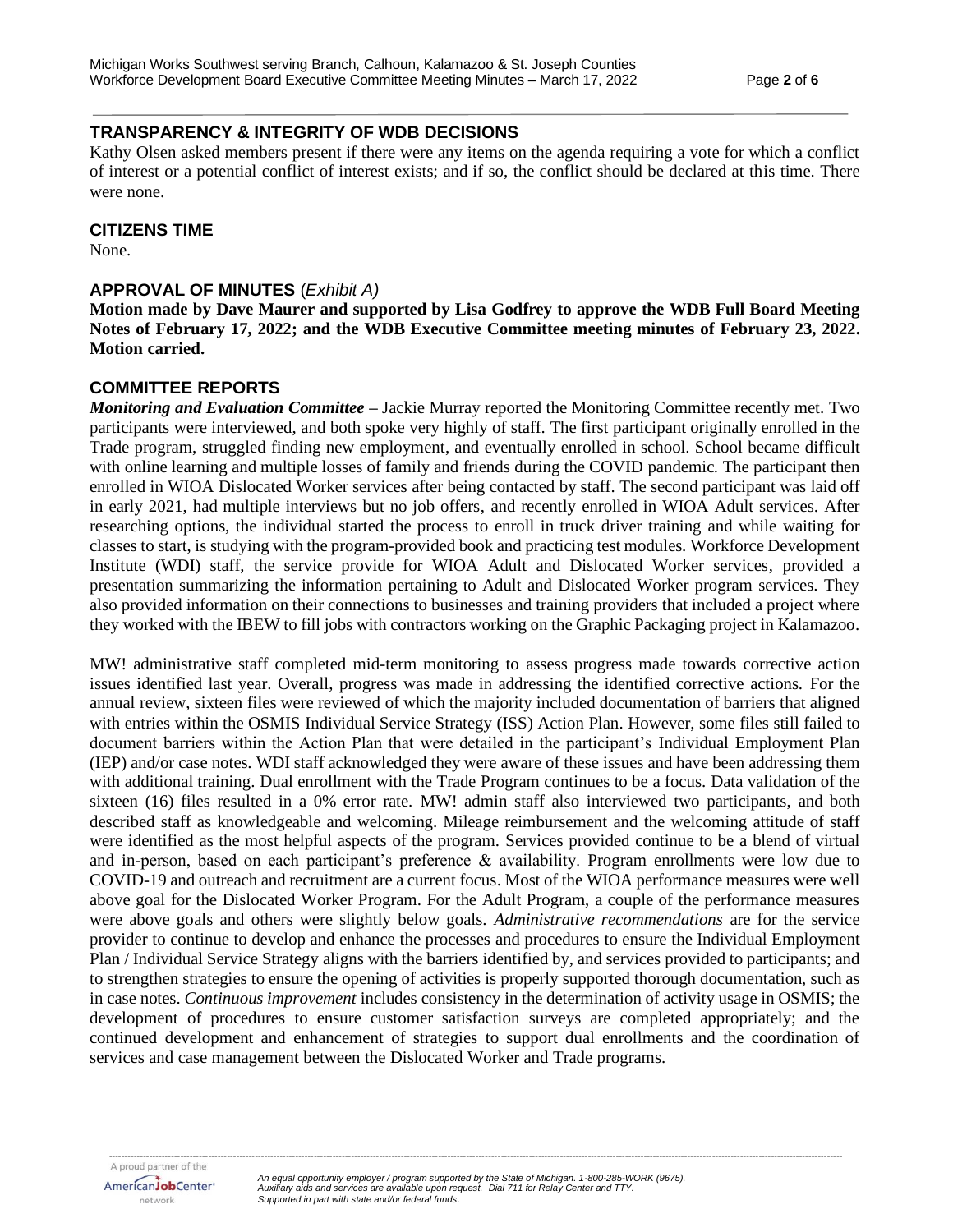# **NEW BUSINESS WDB Plans**

## *PY2022 Young Professionals Initiative* (Exhibit B1)

Amy Meyers reported Michigan Works! Southwest received an allocation of \$450,000 for the period March 1, 2022, through February 28, 2023, which is a significant increase from last year's award of \$150,000. Michigan Works! Southwest applied for this funding and this year there was an opportunity to request an amount up to \$500,000. The goal of this funding is to increase career awareness and preparation while reducing youth unemployment. This will be accomplished by introducing under-represented young adults, ages 14 to 24, to the world of work while providing income. Although not an exhaustive list, examples of allowable services and expenditures listed on the plan document (Exhibit B1) include: wages/stipends paid for participation in a work experience; classroom training or the required academic education component directly related to the work experience; incentive payments directly tied to the completion of work experience or classroom training for those enrolled as WIOA Youth; employability skills/job readiness training to prepare youth for a work experience; and supportive services. As in the past, MW! Southwest will be partnering with KRESA/YOU to provide this programming.

## *FY2022 Going PRO Talent Fund* (Exhibit B2)

Amy Meyers reported the Going PRO Talent Fund (GPTF) provides opportunities through competitive awards to employers to assist in training, developing, and retaining new and current employees. The allocation for this plan (Exhibit B2) for MW! Southwest totals just over \$3 million. MW! areas receive an award of Talent Fund funding based on the total number of company applications that were approved for funding. This funding allocation represents individual company awards; however, companies may also apply later for funding as part of an Industry Led Collaborative (ILC). This award reflects training 1,886 residents at 58 companies. Training funded by the Talent Fund must fill a demonstrated talent need experienced by an eligible participating employer. Training must lead to a credential for a skill that is transferable and recognized by the industry. Allowable training includes classroom or customized training for new and current employees; on-the-job training (OJT) for new employees; and apprenticeships for first-year United States Department of Labor (USDOL) Registered Apprentices for new and current employees.

#### **Motion made by Mike Quinn and supported by Dave Maurer to approve the PY2022 Young Professionals Initiative and the FY2022 Going PRO Talent Fund Plans. Motion carried.**

## *CEAC and WDB Appointments* (Exhibits C1 & C2)

Kathy Olsen requested Board consideration and approval of the appointment of Dustin Scharer, Assistant Superintendent of CTE for Branch County to the WDB, representing education as an alternate representative for Kris Jenkins, for the balance of a term that began October 1, 2020, and which ends September 30, 2022; and to appoint Mr. Scharer to the Career Educational Advisory Council, representing Branch County Career Technical Education for the balance of a term that began July 1, 2021 and which ends June 30, 2023. Both appointments would be effective July 1, 2022 and are to replace Randy Sowles who is retiring.

Ms. Olsen also requested Board consideration and approval of the appointment of Dr. Mark Dunneback, Dean for Business and Technical Careers at KVCC, replacing Dr. Tracy Labadie, as the alternate representative for Dr. Deb Coates, representing a post-secondary institution for the balance of a term that began July 1, 2020, and which ends June 30, 2022.

**Motion made by Lisa Godfrey and supported by Dave Maurer to approve the appointment of Dustin Scharer, Assistant Superintendent of CTE for Branch County to the WDB representing education as an alternate representative for Kris Jenkins, for the balance of a term that began October 1, 2020, and which ends September 30, 2022; and to appoint Mr. Scharer to the Career Educational Advisory Council, representing Branch County Career Technical Education for the balance of a term that began July 1, 2021 and which ends June 30, 2023. Both appointments would be effective July 1, 2022 and are to replace Randy Sowles who is retiring; and to approve the appointment of Dr. Mark Dunneback, Dean for Business and**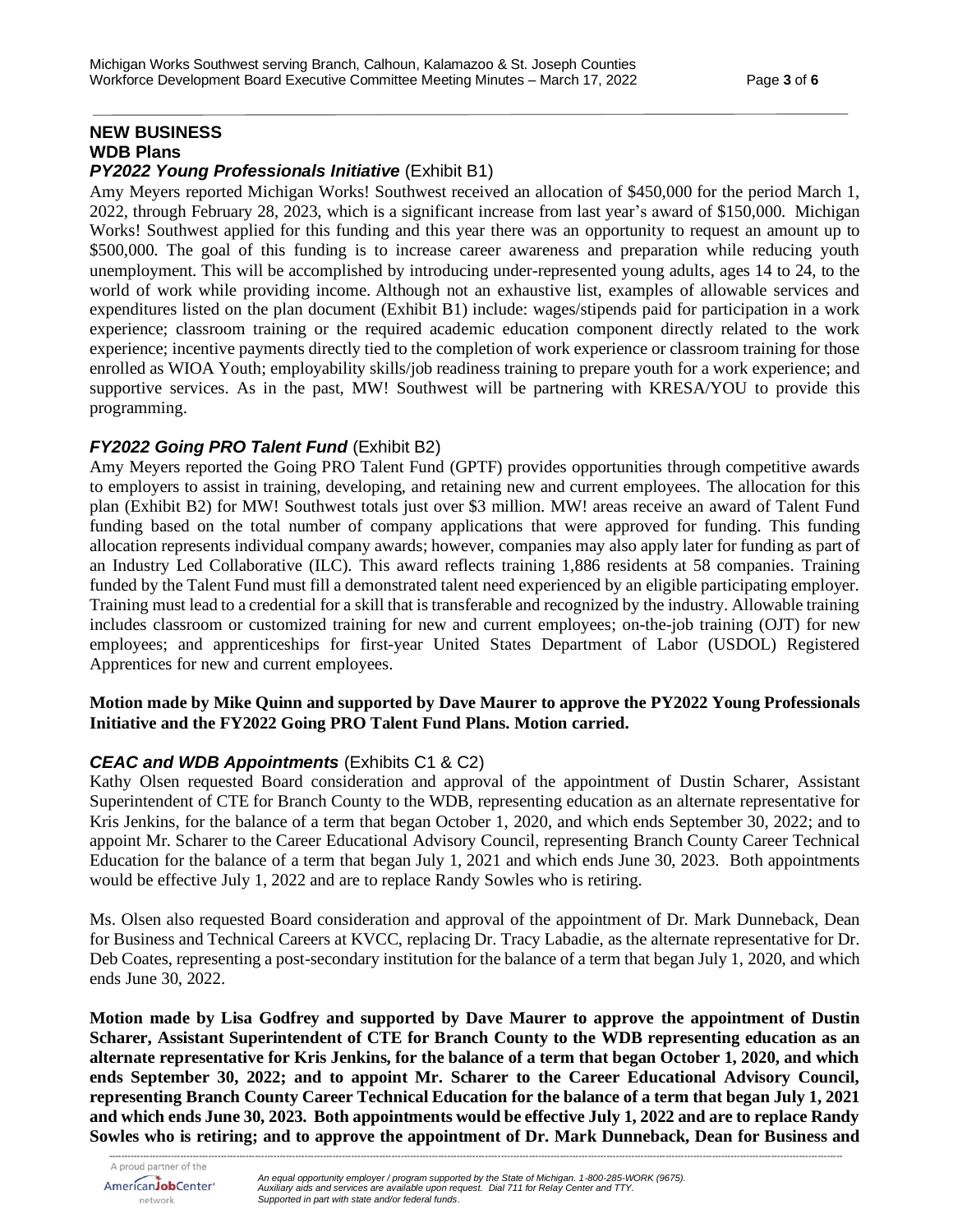**Technical Careers at KVCC, replacing Dr. Tracy Labadie, as the alternate representative for Dr. Deb Coates, representing a post-secondary institution for the balance of a term that began July 1, 2020 and which ends June 30, 2022. Motion carried.**

## **WDB Policies**

#### *WDB Policy 06 Rev 07 - Procurement and Property Management* (Exhibit E)

Kathy Olsen requested Board consideration and approval of WDB Policy 06 Rev 07 - Procurement and Property Management (Exhibit E). She reported edits made to the policy align with State policy updates. References were updated and minor punctuation edits were made. Additionally, under section III.E. 'an administrative system' was changed to 'an administrative monitoring system;' and under Section V., item B. was added, and item C. (formerly item B) was edited.

**Motion made by Lisa Godfrey and supported by Kris Jenkins to approve WDB Policy 06 Rev 07 Procurement and Property Management. Motion carried.**

#### **STAFF REPORTS Business Services Update**

Ashley Iovieno provided an update on the Going PRO Talent Fund (GPTF) and reported on upcoming events.

*Going PRO Talent Fund* – Ms. Iovieno reported one additional local company was awarded a Going PRO Talent Fund grant since the initial announcement was made at the previous Board meeting. Cosma Casting in Battle Creek will join the list of awardees bringing the total for Michigan Works! Southwest to fifty-eight (58) companies. Their award is for \$123,052 which brings the MW! Southwest total to approximately \$2.8 million in training funds. The official State policy has been released and staff are now working on writing contracts with the awardees.

*Upcoming Events* – Ms. Iovieno reported multiple in-person events are being planned.

- $\text{MiC}$ **areerQuest**<sup>TM</sup> **Southwest** Planning is underway for the MiCareerQuest<sup>TM</sup> Southwest. At this stage staff are moving forward with an in-person event scheduled for May 17-18, 2022 at the Kalamazoo Expo Center; however, staff are prepared to move to a virtual platform if that becomes necessary. Partners for this event include Kalamazoo RESA, Calhoun County Career Center, Southwest Michigan First and area champion employers such as Bronson and Stryker. Staff are currently recruiting employers for the event and if interested in participating, please contact Ms. Iovieno. Staff are also in discussions with partners in St. Joseph County for an in-person MiCareerQuest<sup>TM</sup> event to be held in St. Joseph County; however, no date has been set.
- **Recipe for Success Job Fair** Plans are underway for a Recipe for Success event to be held in Albion on May 11, 2022. Staff are working with area partners that include Marshall Opportunity High School, Albion Economic Development Corporation, Kellogg Community College, and Albion College. The plan is to incorporate students into the event as well as adult job seekers.
- **Spring Hiring Blitz** The next Spring Hiring Blitz for Branch County is scheduled for May 11, 2022. This event creates opportunities for not only adult job seekers but also for local students that attend the Branch Area Career Center. Staff are working closely with the Branch Area Career Center, Kellogg Community College, and the Coldwater Area Chamber to pull together the event that has not taken place since 2019 because of the pandemic.
- **Career Exploratory Event**  Staff have partnered with Sturgis High School to sponsor a Career Exploratory event for area high schoolers that will take place on March 25, 2022, from 8:30 a.m. to 2:30 p.m. Area employers will be able to highlight what their company does through hands-on activities.
- **Glen Oaks Community College Hiring Event** Staff are collaborating with partners at Glen Oaks Community College for an area Hiring Event scheduled for the afternoon of April 20, 2022.

*--------------------------------------------------------------------------------------------------------------------------------------------------------------------------------------------------------------------------------------------*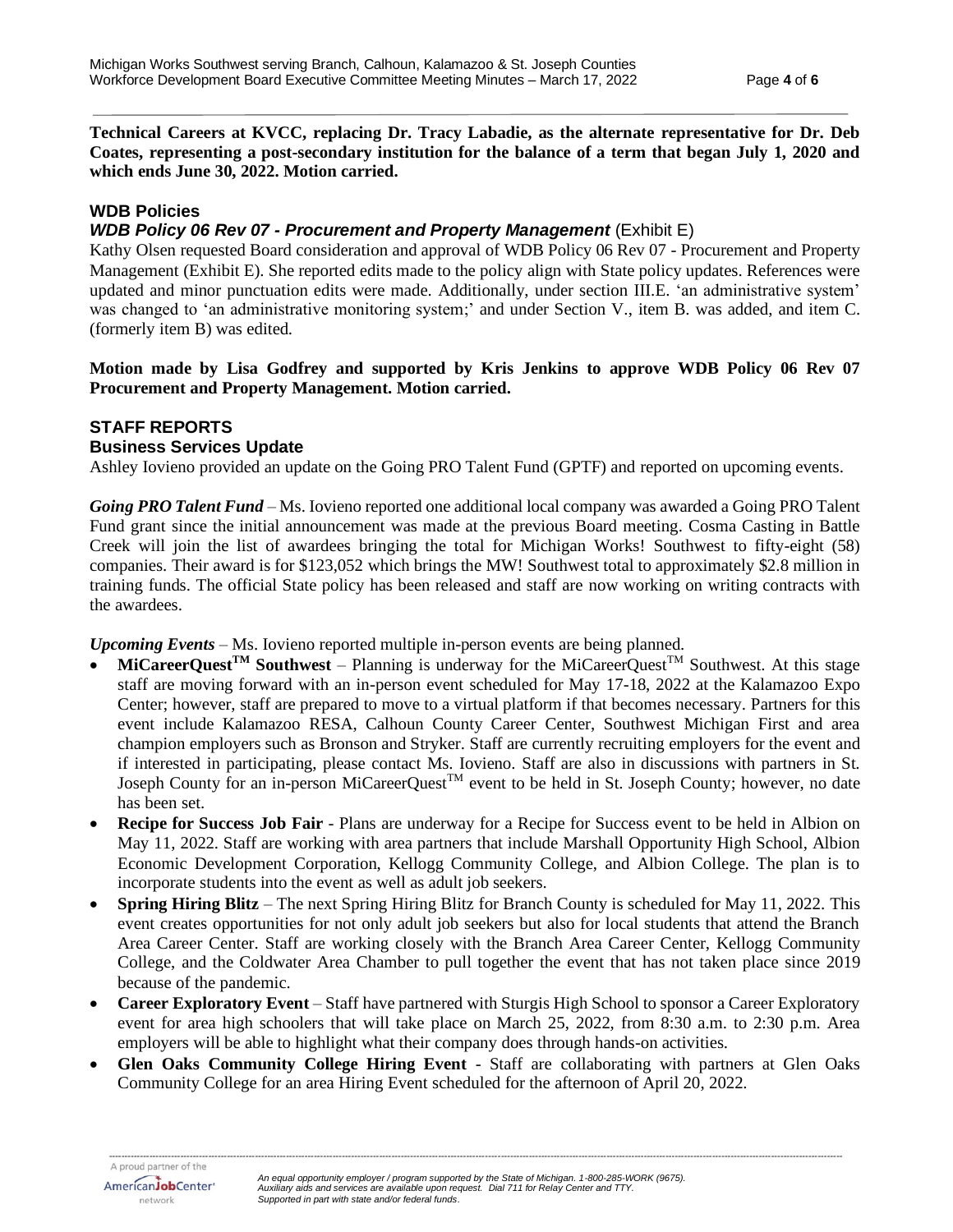## **Labor Market Information Update**

*Michigan's Labor Market News* - Jakki Bungart-Bibb reported the March edition of Michigan's Labor Market News was not available at the time of the meeting. It will be emailed to members as soon as it becomes available. She reported the Michigan unemployment rate is currently at 4.2%, and the unemployment rate in the four counties in the Michigan Works! Southwest service area ranges from 3.9% – 5.4%.

*Job Demand Dashboard* – Ms. Bibb reported the Job Demand Dashboard link for Region 8 will also be emailed to members following the meeting. She noted that the ad volume increased by almost 14% during the month of February. The top occupations showing up on the list remain the same as previous months: Registered Nurses, retail sales workers, and frontline supervisors of retails sales workers. For more labor market information, the February edition of Regional Economic Trends is available on the Upjohn Institute website. This is a monthly report that summarizes the latest county-level data on employment, job growth, and job postings.

*Burning Glass Analytics and Real Time Jobs Data* (Exhibit D) *-* In addition to the verbal report, the website link to the labor market reports generated from Burning Glass Analytics and Real Time Jobs Data that identified top detailed occupations, skills greatest in demand, and employers with the most job openings in Prosperity Region 8, Michigan Works! Southwest, and each of the four counties in the MW! Southwest Area for the period January 1, 2022, through February 28, 2022, were included in the meeting notice.

## **Operations Update**

Jakki Bungart-Bibb reported Service Centers continue to be open to the public offering both virtual and in-person services. Staff are seeing a slight increase of individuals visiting the centers each month; however, numbers are still well below pre-pandemic levels. Most traffic in the service centers is for unemployment insurance assistance. The State of Michigan Department of Labor and Economic Opportunity (LEO) and the Michigan Works! statewide network are exploring a marketing campaign to promote awareness of MW! services that will hopefully drive more job seekers into the centers. A successful Expungement event was held on February 23, 2022, in Calhoun County at the Kellogg Arena. She thanked the Special Initiatives Team, the Neighborhood Employment Hubs staff, and the community partners for their challenging work for this event. Key partners were Calhoun County Circuit and District Court, Goodwill Industries, Community Action, Calhoun County Public Defender, Michigan Advocacy Program, Legal Services of Southcentral Michigan, Voces, Safe and Just, and Michigan Works! Southwest. This event went particularly well due to the overwhelming response of volunteers and attorney support in Calhoun County. An option for fingerprinting was provided on-site or by voucher prior to the clinic, which helped speed up the process. One hundred fifty (150) customers had their records screened and seventy (70) were registered with Michigan Works! Southwest and will receive assistance with the cost of expungement and the fees.

## **Director's Report** (Exhibit F)

Jakki Bungart-Bibb provided State and Federal legislative updates.

*State Update* – The annual *Michigan Works! Association Legislative Day* was held on March 9, 2022. The MW! Southwest Board chair and vice chair both participated along with Ben Damerow and Ms. Bibb. It was a busy day of activities that included the MW! Board of Directors meeting, a workforce development panel discussion, and several legislative visits. Staff and Board members from MW! Southwest visited with six local representatives and shared legislative priorities as well as some successes and challenges related to workforce development. A list of the legislative priorities was included on the Director's Report (Exhibit F) that was sent to members prior to the meeting. She reported the group also used the opportunity to plug for a change to the Open Meetings Act as they were meeting with the State representatives.

The annual *Impact Awards hosted by the Michigan Works! Association* is scheduled to take place next week in Lansing. This event recognizes workforce development successes across Michigan and local lawmakers will present tributes to honorees from across the state. The successes of YWCA, Southwest Childcare Resources and